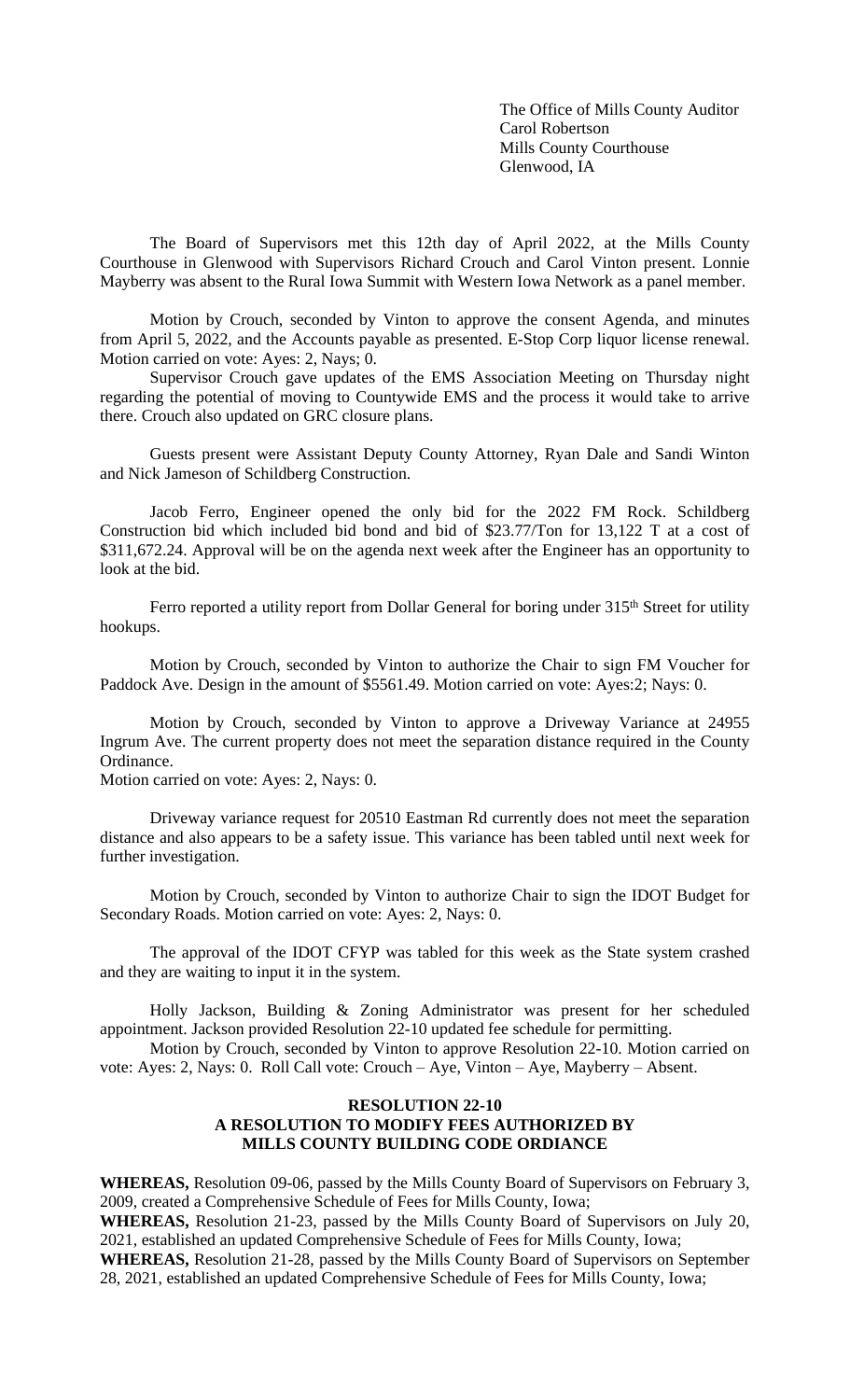**WHEREAS,** the Building Permit Fee Schedule, Attachment "A" of the Comprehensive Schedule of Fees, updates the fees authorized by the Mills County Building Code Ordinance;

**WHEREAS,** the Zoning Permit Fee Schedule, Attachment "B" of the Comprehensive Schedule of fees, updates the fees authorized by the Mills County Building Code Ordinance to be effective July 1, 2022.

**WHEREAS,** the Mills County Board of Supervisors finds it to be in the best interest of Mills County to reduce building permit fees;

**THERFORE BE IT RESOLVED** by the Mills County Board of Supervisors that the Building Permit Fee Schedule will be amended as set out in Attachment "A."

**THEREFORE, BE IT RESOLVED** by the Mills County Board of Supervisors that the Zoning Permit Fee Schedule will be amended effective July 1, 2022 as set out in Attachment "B". **Approved** this 12th day of April, 2022.

## **ATTACHMENT A BUILDING PERMIT FEES**

| <b>PERMIT TYPE</b>                                 | <b>FEE</b>                                         |
|----------------------------------------------------|----------------------------------------------------|
| Carports:                                          | \$50.00                                            |
| Lean to/Awning:                                    | \$50.00                                            |
| Demolition:                                        | \$75.00                                            |
| Decks, Covered Patios, and Porches:                | \$100.00                                           |
| <b>Above Ground Pool:</b>                          | \$50.00                                            |
| <b>Inground Pool:</b>                              | \$500.00                                           |
|                                                    |                                                    |
| <b>Accessory Structures (including garages):</b>   |                                                    |
| Less Than 200 Sq Ft.                               | No permit required                                 |
| 200 Sq. Ft. $-1,000$ Sq Ft.                        | \$300                                              |
| 1,001 Sq. Ft. or Greater                           | \$500                                              |
| Each additional finished area i.e., full           | \$100 per room                                     |
| bathroom, recreational room, office space,         |                                                    |
| etc.                                               |                                                    |
|                                                    |                                                    |
| <b>New Residences:</b>                             |                                                    |
| <b>Single-Family Residence</b>                     | \$1,000                                            |
| Multi-Family Residence (2+ units)                  | $$1,000$ first unit + \$250.00 per additional unit |
|                                                    |                                                    |
| <b>Residential Addition to Existing Structure:</b> | \$500.00                                           |
|                                                    |                                                    |
| <b>Residential Interior Renovation:</b>            | \$250.00                                           |
|                                                    |                                                    |
| <b>Mobile/Modular/Manufactured Homes:</b>          | \$250.00                                           |
|                                                    |                                                    |
| <b>Mobile Home in Mobile Home Park:</b>            | \$150.00                                           |
|                                                    |                                                    |
| <b>Relocation of Existing Structure:</b>           | \$500.00                                           |
|                                                    |                                                    |
| Signs:                                             |                                                    |
| Wall; Projecting; Window:                          | $\overline{$100.00}$                               |
| Directional; Pole; Monument:                       | \$500.00                                           |
| <b>Commercial Structures:</b>                      |                                                    |
|                                                    | One percent of valuation and a minimum             |
|                                                    | permit fee of \$300                                |
| <b>Permanent Structured Gate:</b>                  | \$100.00                                           |
|                                                    |                                                    |
| <b>Permanent Grandstand Seating:</b>               | \$100.00                                           |
|                                                    |                                                    |
| <b>Communication Towers:</b>                       |                                                    |
|                                                    |                                                    |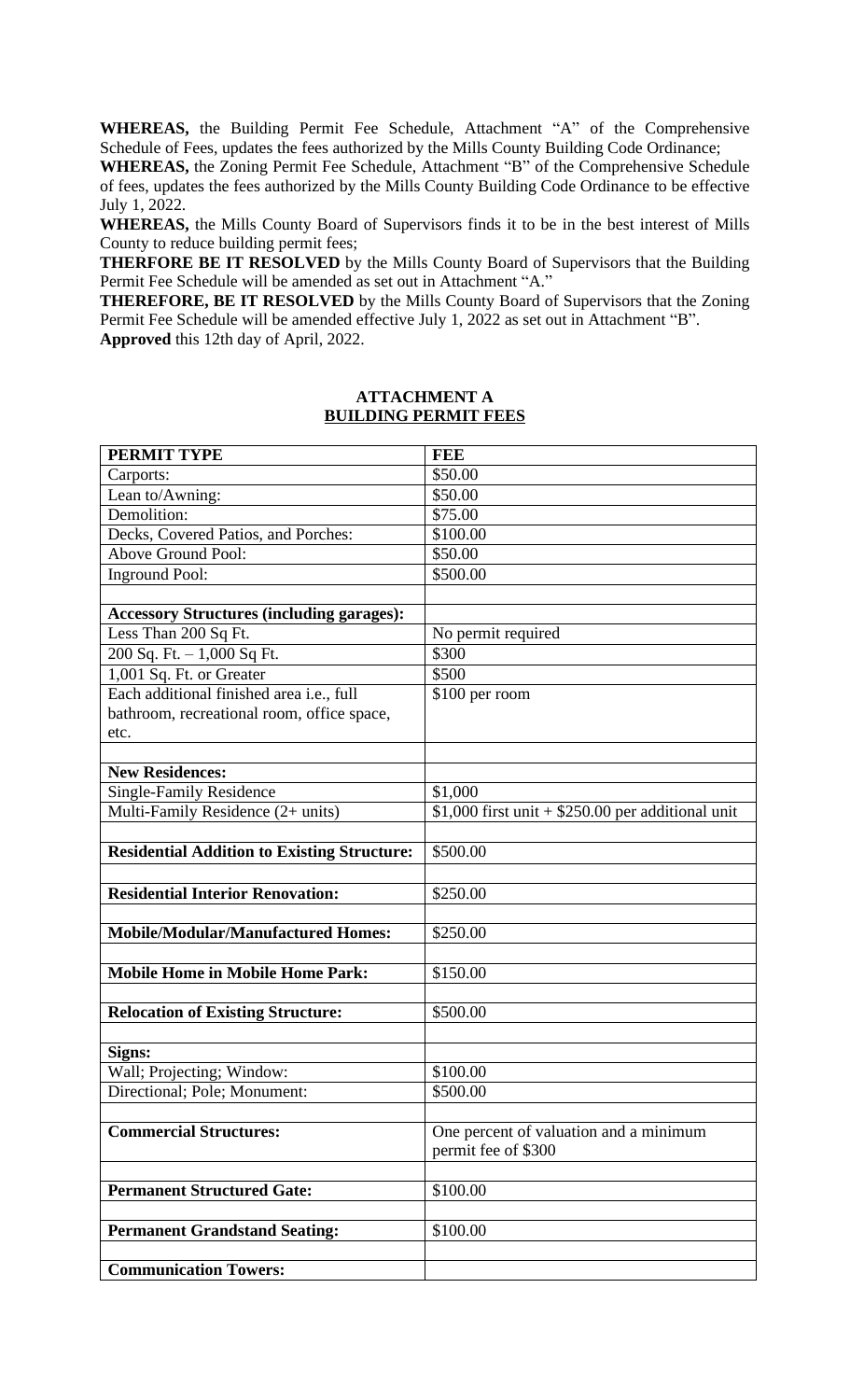| New Towers:                         | \$2,500.00                                   |
|-------------------------------------|----------------------------------------------|
| <b>Existing Towers:</b>             | \$1,000.00                                   |
| Generators:                         | \$500.00                                     |
|                                     |                                              |
|                                     |                                              |
| <b>Solar Energy Systems:</b>        |                                              |
| Residential:                        | \$100.00                                     |
| Commercial:                         |                                              |
| System Size: 0-50 kilowatts (kW-dc) | \$300.00                                     |
| 51-100 kilowatts (kW-dc)            | \$500.00                                     |
| 101-500 kilowatts (kW-dc)           | \$1,000.00                                   |
| $501 - 1000$ kilowatts (kW-dc)      | \$3,000.00                                   |
| $1001 - 2000$ kilowatts (kW-dc)     | \$6,000.00                                   |
| $>$ 2000 kilowatts (kW-dc)          | \$200.00 for each additional 0-100 kilowatts |
|                                     | (Maximum of \$10,000.00)                     |

Motion by Crouch, seconded by Vinton to authorize the Building and Zoning to move forward with updating the Commercial use types for Campgrounds and Bed and Breakfast identified in Chapter 27.3.7. Motion carried on vote: Ayes: 2, Nays: 0.

Motion by Crouch, seconded by Vinton to authorize a Moratorium on Commercial Solar Permits only for 120 days from today's date so that updates can make sure the Ordinance addresses all items for dual purpose Solar farms. Motion carried on vote: Ayes: 2, Nays: 0.

Motion by Crouch, seconded by Vinton to approve and direct the Chair to sign the final contracts for Union Negotiations for Sheriff's Deputies, Jailers, Dispatch and Secondary Roads. Motion carried on vote: Ayes: 2, Nays: 0.

Matt Gray and Amber Farnan representing the City of Glenwood were present. Motion by Crouch, seconded by Vinton to approve Resolution 22-11 Declaring EMS as an Essential Service.

Motion carried on vote: Ayes: 2, Nays: 0. Roll call vote: Crouch – Aye, Vinton – Aye, Mayberry Absent.

## **Resolution 22-11**

## **A RESOLUTION DECLARING EMERGENCY MEDICAL SERVICES ("EMS") AN ESSENTIAL SERVICE IN AND FOR MILLS COUNTY, IOWA.**

**WHEREAS** the Mills County Board of Supervisors had the authority under Iowa Code 331.301(1) to "…exercise any power and perform any function it deems appropriate to protect and preserve the rights, privileges, and property of the County or its residents, and to preserve and improve the peace, safety, health, welfare, comfort, and convenience of its residents"; and

**WHEREAS** Mills County seeks to provide Emergency Medical Services to all its citizens and visitors; and

**WHEREAS** Mills County recognizes there is a need to ensure and advance the level of care, capability, and coverage of EMS in Mills County; and

**WHEREAS,** on June, 9, 2021, Iowa Senate File 615 was signed into law by the Governor, giving Iowa counties the capability to declare EMS an essential service for their respective county, thereby making it possible for counties to propose additional funding sources for EMS to the county's voters at election.

**NOW, THEREFORE, BE IT RESOLVED** by the Mills County Board of Supervisors, that: Emergency Medical Services (EMS) is hereby declared an essential service in and for Mills County, Iowa, and the Mills County Board of Supervisors will exercise the necessary power and functions appropriate to preserve the health, safety, and welfare of Mills County residents and provide for an effective and efficient Mills County Emergency Medical Services (EMS) System that allows for quality care for the persons living, working or traveling in Mills County. Exercising said necessary power and function includes, but is not limited to, the establishment of a Mills County emergency medical services advisory council and the proposition of either a local option income surtax or ad valorem property tax to fund EMS to be voted upon by the Mills County voters.